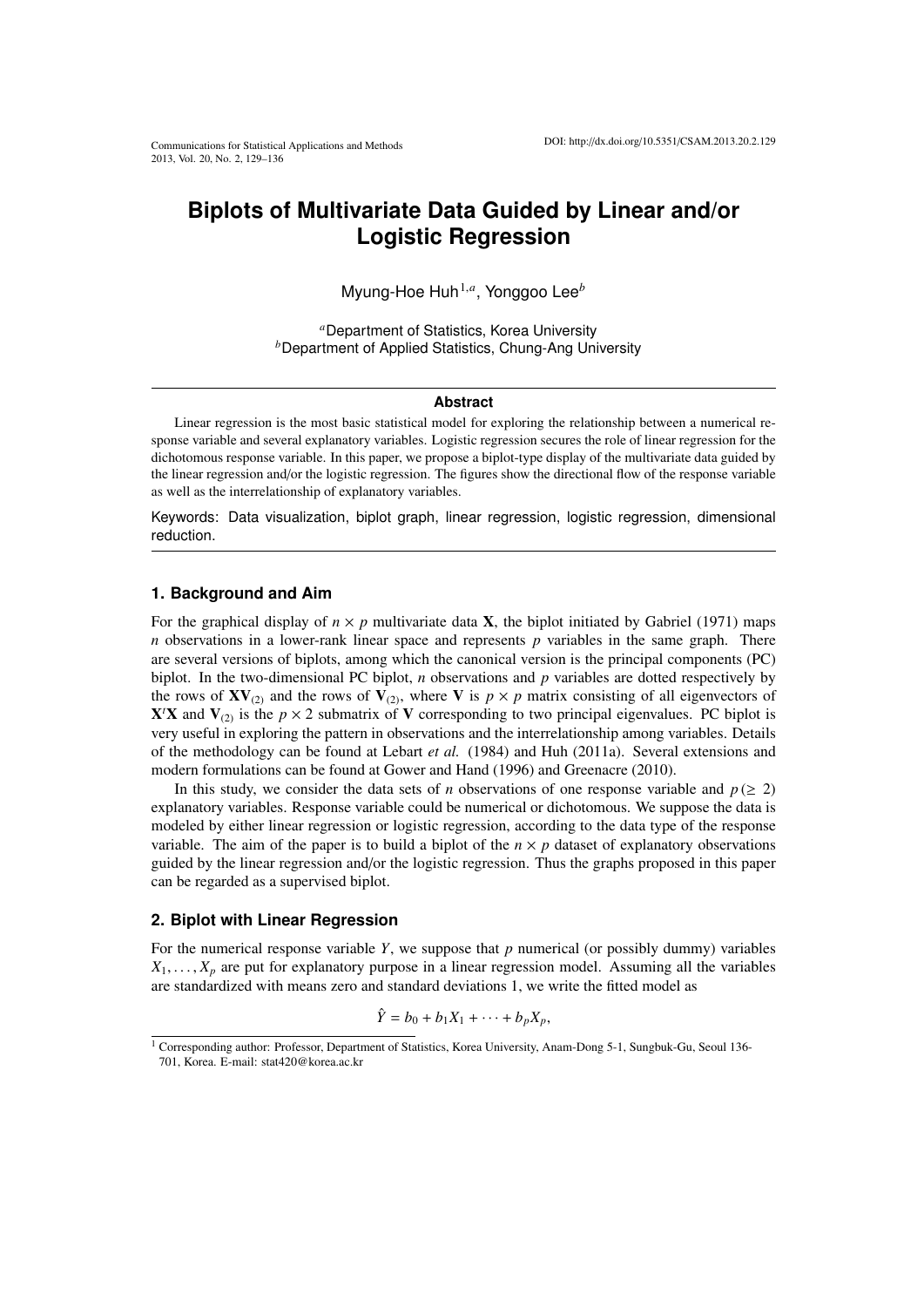where  $b_1, \ldots, b_p$  are regression coefficients of *p* explanatory variables. Hence

$$
\mathbf{v}^{[1]} = \frac{\mathbf{b}}{\|\mathbf{b}\|}, \quad \text{for } \mathbf{b} = (b_1, \dots, b_p)^t
$$

is the unit vector indicating the flow of *Y* in increasing direction as modeled by a linear regression. Even though  $b_0 = 0$  when the model is fitted by least squares (LS), we will retain  $b_0$  to deal with alternative fits of the model.

Denoting  $\mathbf{x}_1, \ldots, \mathbf{x}_n$  for *n* observations of  $(X_1, \ldots, X_p)$ , we consider the projections of  $\mathbf{x}_i$  onto  $\mathbf{v}^{[1]}$ for  $i = 1, \ldots, n$ . From the process, we obtain the secondary component  $\mathbf{x}_i^{[2]}$  of  $\mathbf{x}_i$  that is orthogonal to  $\mathbf{v}^{[1]}$ .

The collection of all secondary components  $x_1^{[2]}, \ldots, x_n^{[2]}$  can be portrayed by their projections onto a unit directional vector, say  $v$ . In ordinary cases, the best choice of  $v$  is determined by maximizing the total squared lengths of the projections for the largest complimentary spread. That is,

$$
\max_{\mathbf{v}} \sum_{i=1}^{n} \left\| \mathbf{x}_{i}^{[2]} - \left( \mathbf{v}^{t} \mathbf{x}_{i}^{[2]} \right) \mathbf{v} \right\|^{2} \text{ subject to } \mathbf{v}^{t} \mathbf{v} = 1.
$$

Then, the formulation is exactly same as the principal component analysis of

$$
\mathbf{X}^{[2]} = \left(\begin{array}{c} \mathbf{x}_1^{[2]t} \\ \vdots \\ \mathbf{x}_n^{[2]t} \end{array}\right)
$$

which is an  $n \times p$  data matrix, of which each row vector is orthogonal to  $v^{[1]}$ . Therefore, the optimal **v**, denoted by  $\mathbf{v}^{[2]}$ , is the principal eigenvector of  $\mathbf{X}^{[2]t}\mathbf{X}^{[2]}$ . Clearly,  $\mathbf{v}^{[2]}$  is orthogonal to  $\mathbf{v}^{[1]}$ .

We propose a biplot on the two-dimensional plane for the linear regression case:

For the observations, plot 
$$
(\mathbf{x}_i^t \mathbf{v}^{[1]}, \mathbf{x}_i^t \mathbf{v}^{[2]})
$$
, for  $i = 1, ..., n$ .  
For the variables, plot  $c(v_j^{[1]}, v_j^{[2]})$ , for  $j = 1, ..., p$ .

On the above line,  $v_j^{[k]}$  is the *j*<sup>th</sup> component of  $v^{[k]}$  and *c* is a constant such as 1, 2, or 3, suitably chosen not to make the graph over-crowded. In the figures, we set  $c = 3$  and the vertical axis as the first dimension and the horizontal axis as the second dimension, to imply that the response (or the response variable) increases along the vertical axis. Obviously, we can extend the plot to be displayed on three or more dimensional plane.

As a numerical illustration, consider the stack loss data (Brownlee, 1965) of which the response variable is the loss of ammonia  $(= Y)$  and the explanatory variables are air flow  $(= X_1)$ , water temperature  $(= X_2)$  and acid concentration  $(= X_3)$ . The number of observations is 21  $(= n)$ .

The LS fitted linear regression is

$$
\hat{Y} = 0.645X_1 + 0.403X_2 - 0.080X_3
$$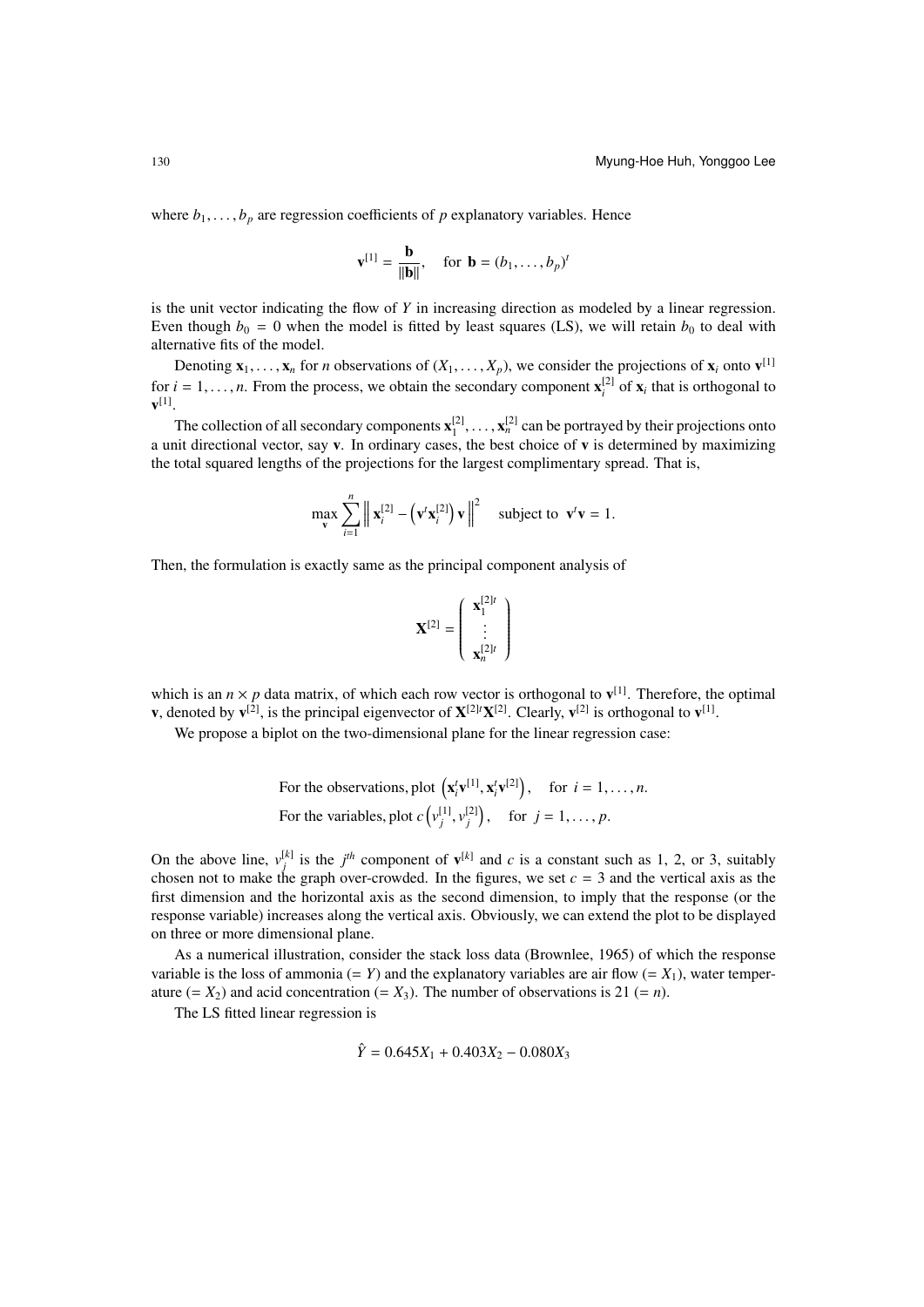

Figure 1: <sup>A</sup> biplot of the stack loss data, with the linear regression fit along the vertical axis

on the standardized variables. Thus first directional vector in the explanatory space is

$$
\mathbf{v}^{[1]} = \frac{\begin{pmatrix} 0.645 \\ 0.403 \\ -0.08 \end{pmatrix}}{\begin{pmatrix} 0.645 \\ 0.645 \\ 0.403 \\ -0.08 \end{pmatrix}} = \begin{pmatrix} 0.844 \\ 0.526 \\ -0.105 \end{pmatrix}.
$$

The second directional vector in the explanatory space is obtained by eigen-decomposing  $X^{[2]t}X^{[2]}$ , where

$$
\mathbf{X}^{[2]} = \mathbf{X} - \mathbf{X} \mathbf{v}^{[1]} \mathbf{v}^{[1]t}.
$$

The principal eigenvalue of  $X^{[2]t}X^{[2]}$  occupies 87% of total eigenvalues. Corresponding eigenvector is given as

$$
\mathbf{v}^{[2]} = (0.118, 0.009, 0.993)^t.
$$

With these two directional vectors  $\mathbf{v}^{[1]}$  and  $\mathbf{v}^{[2]}$ , the two-dimensional biplot is produced. See Figure 1.

In the figure, we see that the regression fit is determined primarily by the air flow  $(= X_1)$  and secondly by water temperature  $(= X_2)$ . The influence of acid concentration  $(= X_3)$  is negative but apparently weak. The plot shows that observations spread to equal degree along the vertical axis (= regression fit) and the horizontal axis (= principal spread). Major determinant of the horizontal axis is the acid concentration  $(= X_3)$ .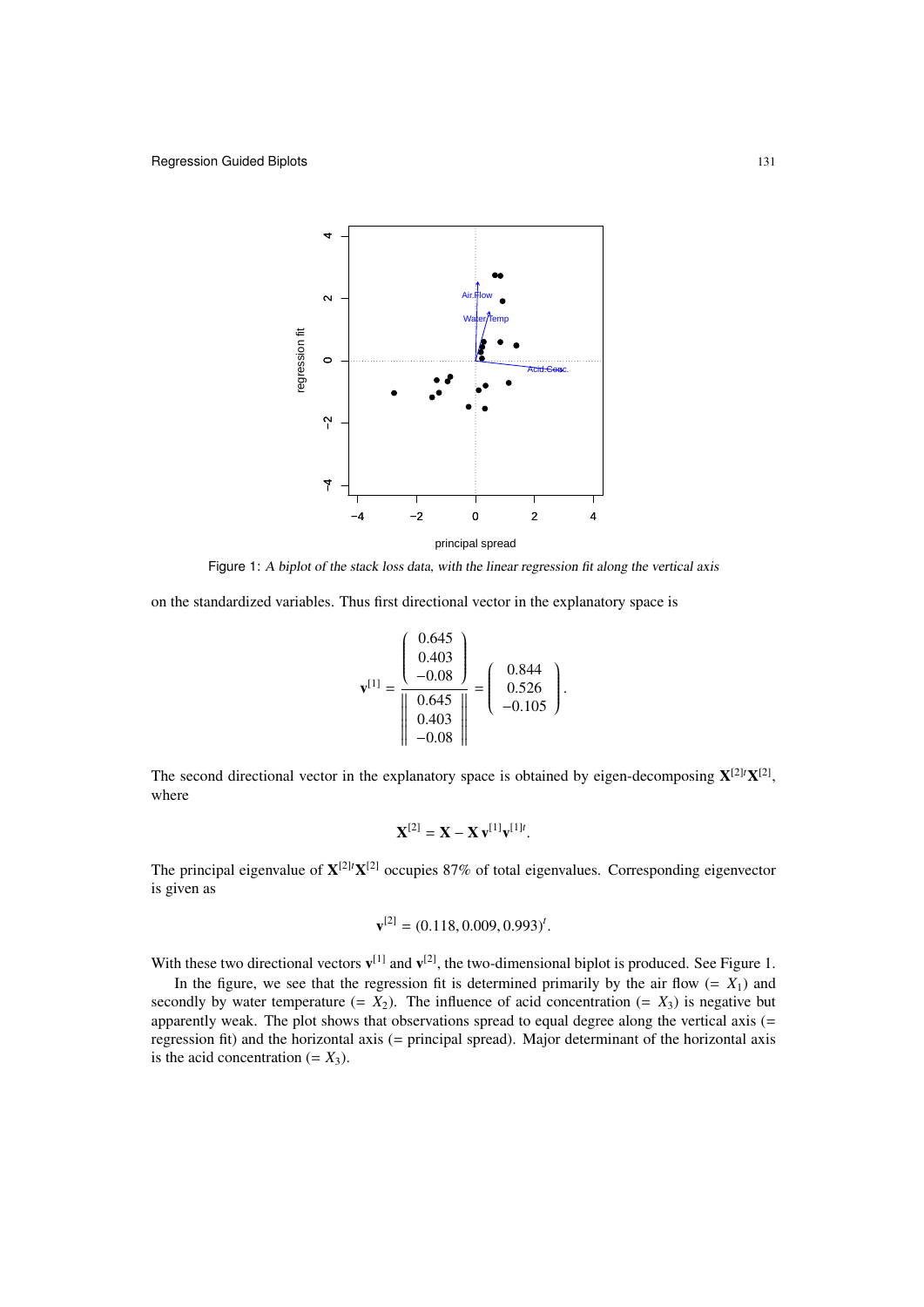

Figure 2: <sup>A</sup> biplot of the stack loss data, with the linear regression fit and the observed response values along the vertical axis

In the proposed plot, we may add the observed values of *Y* by noting that the vertical coordinate for an arbitrary case x is given by

$$
\mathbf{x}^t \mathbf{v}^{[1]} = \frac{\mathbf{x}^t \mathbf{b}}{\|\mathbf{b}\|} = \frac{\hat{Y} - b_0}{\|\mathbf{b}\|}.
$$

Hence, the case observation *Y* can be marked at  $(Y - b_0)/||\mathbf{b}||$ . See Figure 2. In the figure, open circles represent observed response values. We see that the case 21 has a conspicuously large size of negative residual and that the case 4 has a large size of positive residual.

# **3. Biplot with the Logistic Regression**

For the dichotomous response variable  $Y(= 0, 1)$ , we suppose that *p* numerical variables  $X_1, \ldots, X_p$ are put for explanatory purpose in the logistic regression model. Assuming all explanatory variables are standardized with means zero and standard deviations 1, we write the fitted model as

$$
\log \frac{\hat{P}}{1-\hat{P}}=b_0+b_1X_1+\cdots+b_pX_p,
$$

where  $\hat{P} = \hat{P}$ {*Y* = 1|*X*<sub>1</sub>, . . . , *X<sub>p</sub>*} and *b*<sub>1</sub>, . . . , *b<sub>p</sub>* are regression coefficients of *p* explanatory variables. Hence

$$
\mathbf{v}^{[1]} = \frac{\mathbf{b}}{\|\mathbf{b}\|}, \quad \text{for } \mathbf{b} = (b_1, \dots, b_p)^t
$$

is the unit vector indicating the direction of increasing  $\hat{P}$  as modeled by the logistic regression. Hence the building elements of the graphics are exactly same as those of the linear regression case.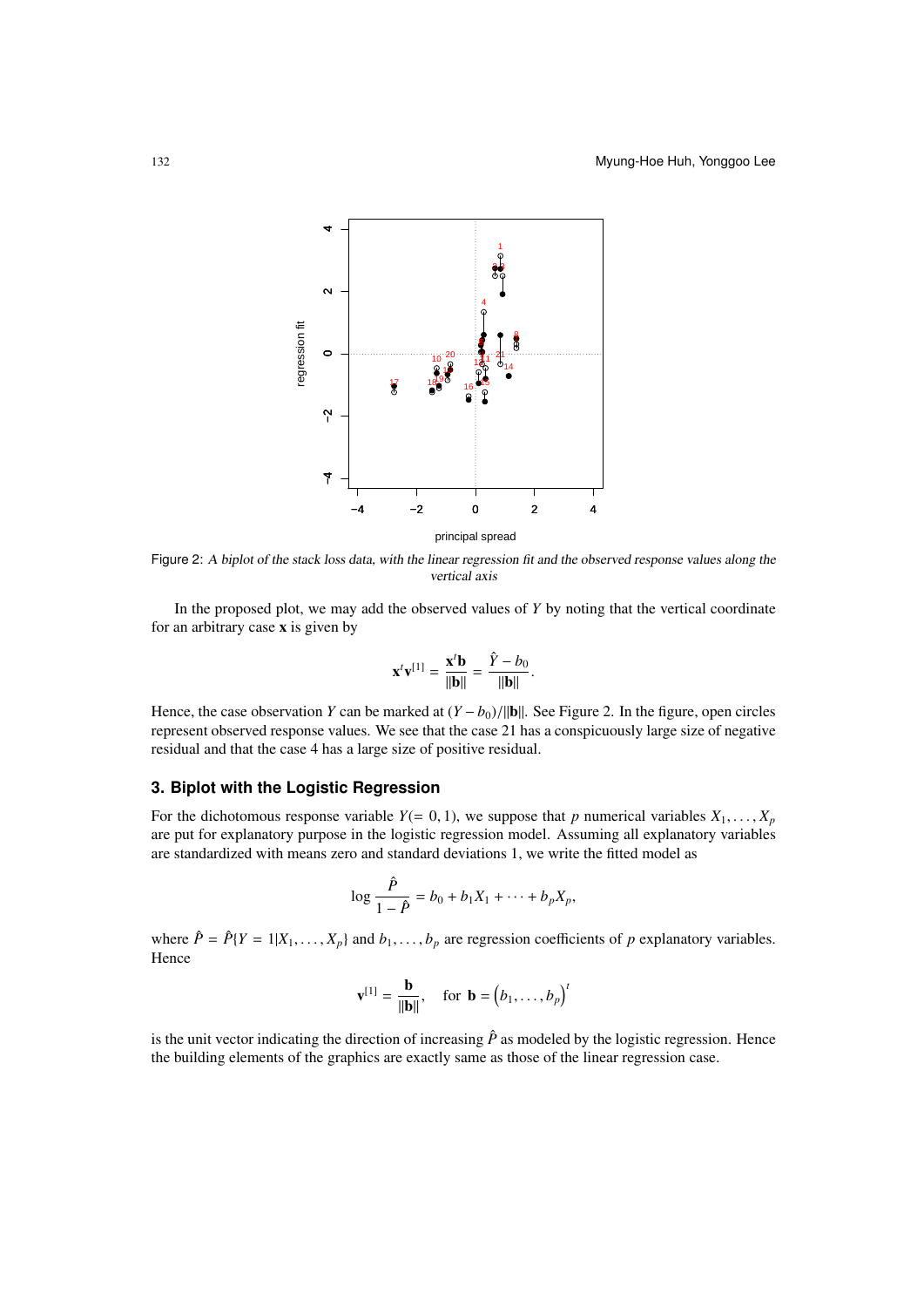

Figure 3: <sup>A</sup> biplot of the magazine data, with the logistic regression fit along the vertical axis

As a numerical illustration, we consider the "magazine data" of which the response variable is the intention to subscribe a particular magazine  $(= Y)$  and the explanatory variables are gender  $(= X_1)$ , age (=  $X_2$ ), social affinity (=  $X_3$ ), and political propensity (=  $X_4$ ).  $X_1$  is dummy (1 = male, 0 = female), and  $X_2$  to  $X_4$  are numerical (Huh, 2011b). Number of cases is 40 (= *n*).

The biplot is shown in Figure 3, of which the filled/open circles represent the cases with/without the intention to subscribe the magazine. In the plot, we see that the social affinity and the age are two major determinants of *Y* and that the males are less likely to respond positively compared to females. Influence of the political propensity is weakly negative.

Horizontal axis line does not necessarily indicate the fitted probability 50%. Rather, it represents the probability level  $\exp(b_0)/\{1 + \exp(b_0)\}$  (=  $\hat{P}_0$ ). In the numerical example,  $b_0 = -0.019$  and, thus,  $\hat{P}_0 = 0.495.$ 

We may add contour lines for specified probability levels for  $0 < \hat{P} < 1$ , noting that the covariate x associated to  $\hat{P}$  is dotted on the vertical axis at

$$
\mathbf{x}^t \mathbf{v}^{[1]} = \frac{\mathbf{x}^t \mathbf{b}}{||\mathbf{b}||} = \frac{1}{||\mathbf{b}||} \left( \log \frac{\hat{P}}{1 - \hat{P}} - b_0 \right).
$$

Figure 4 shows the contour levels for  $\hat{P} = 0.05, 0.25, 0.5, 0.75, 0.95$  for the magazine data. The case 32 with no intention  $(Y = 0)$  is rather exceptional, since it is predicted that the case is very likely to subscribe the magazine  $(Y = 1)$  with probability larger than 95%.

# **4. Subset Regression**

Sometimes, we select a subset of all available explanatory variables to be included in the regression model by various methods. Then, having a subset of unselected variables at hand, we may be interested in how they are related to the selected variables. Unselected variables could be related to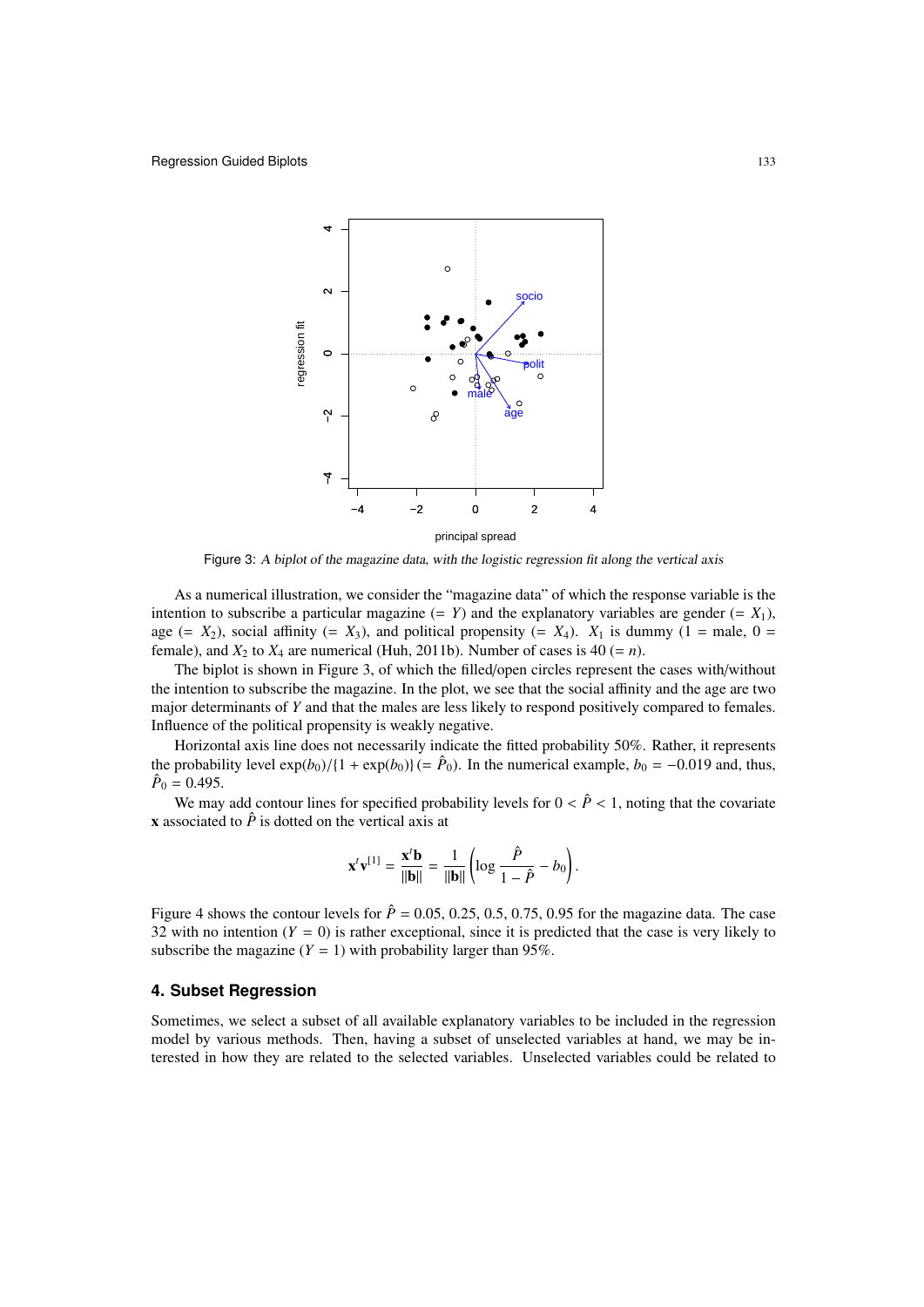

Figure 4: <sup>A</sup> biplot of the magazine data, with the logistic regression fit and the predicted probability contours along the vertical axis

the response variable, but they are masked by selected ones. Or, they are not related to the response variable nor to the selected explanatory variables.

To study the interrelationship among all explanatory variables in the setting of subset regression, we propose a projection scheme of *p* explanatory vectors of length *n* on the factor score vectors  $\mathbf{u}_1$ and  $\mathbf{u}_2$  derived from the subset of  $k$  explanatory variables, where

$$
\mathbf{u}_1 = \sqrt{n-1} \frac{\mathbf{X}_{(k)} \mathbf{v}^{[1]}}{\|\mathbf{X}_{(k)} \mathbf{v}^{[1]}\|}, \qquad \mathbf{u}_2 = \sqrt{n-1} \frac{\mathbf{X}_{(k)} \mathbf{v}^{[2]}}{\|\mathbf{X}_{(k)} \mathbf{v}^{[2]}\|},
$$

denoting that  $X_{(k)}$  is the  $n \times k$  submatrix of X with *k* selected variables,  $v^{[1]}$  is the  $k \times 1$  unit vector derived from the subset regression coefficients,  $v^{[2]}$  is the  $k \times 1$  unit vector determining the primary principal component of complementary explanatory vectors after the regression. Even though  $v^{[1]}$  and  ${\bf v}^{[2]}$  are orthogonal,  ${\bf u}_1$  and  ${\bf u}_2$  may not be so. Thus, we rewrite  ${\bf u}_2$  by

$$
\sqrt{n-1}\left(\mathbf{u}_2-\frac{\mathbf{u}_1^t\mathbf{u}_2}{n-1}\mathbf{u}_1\right)\bigg/\bigg\|\bigg(\mathbf{u}_2-\frac{\mathbf{u}_1^t\mathbf{u}_2}{n-1}\mathbf{u}_1\bigg)\bigg\|,
$$

to secure the orthogonality of  $\mathbf{u}_1$  and  $\mathbf{u}_2$ . Then, we project all p explanatory vectors of length *n* onto the linear space spanned by  $\mathbf{u}_1$  and  $\mathbf{u}_2$ , to obtain the map of both selected and unselected explanatory variables.

Now, we illustrate our procedure with the aerobic fitness data (SAS Inc., 2009). Being measured from thirty one males, the response variable is the oxygen uptake rate  $(= Y)$ , that could be explained by six variables: age  $(= X_1)$ , running time  $(= X_2)$ , run pulse  $(= X_3)$ , weight  $(= X_4)$ , max pulse  $(= X_5)$ , and rest pulse (=  $X_6$ ). We suppose that the data modeler decided to include  $X_1$ ,  $X_2$  and  $X_3$  in the linear regression ( $p = 6$ ,  $k = 3$ ).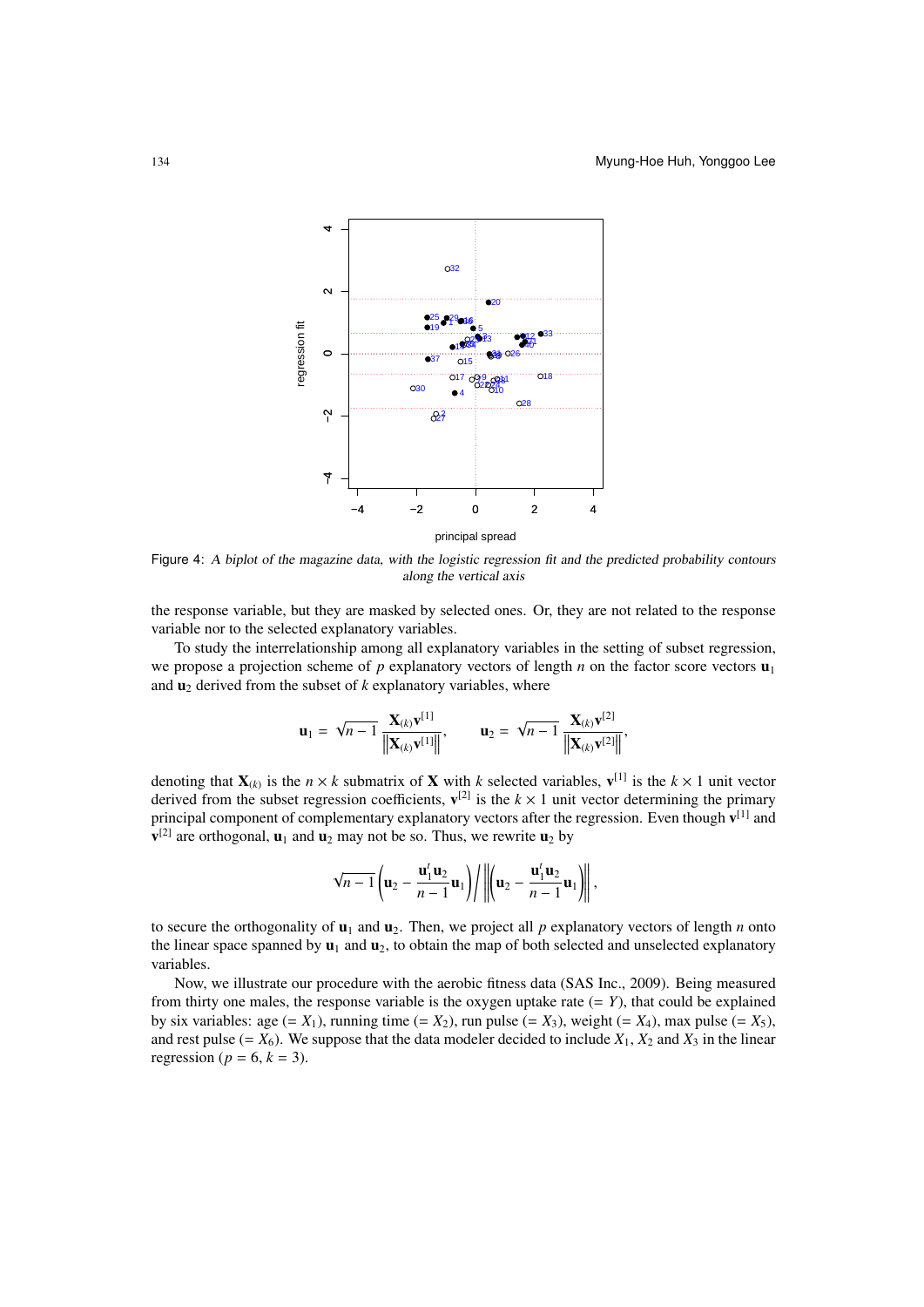

Figure 5: <sup>A</sup> biplot of the aerobic fitness data, with the linear regression fit by three explanatory variables along the vertical axis



Figure 6: Selected and unselected explanatory variables of the aerobic fitness data

Figure 5 is the biplot guided by the subset regression. Vertical axis indicates that the response variable (oxygen uptake rate) is determined firstly by (negative) "rtm" (runtime), secondly by (negative) "age" and (negative) "run" pulse. Horizontal axis shows that the observation units are widely spread by "age" and "run" pulse.